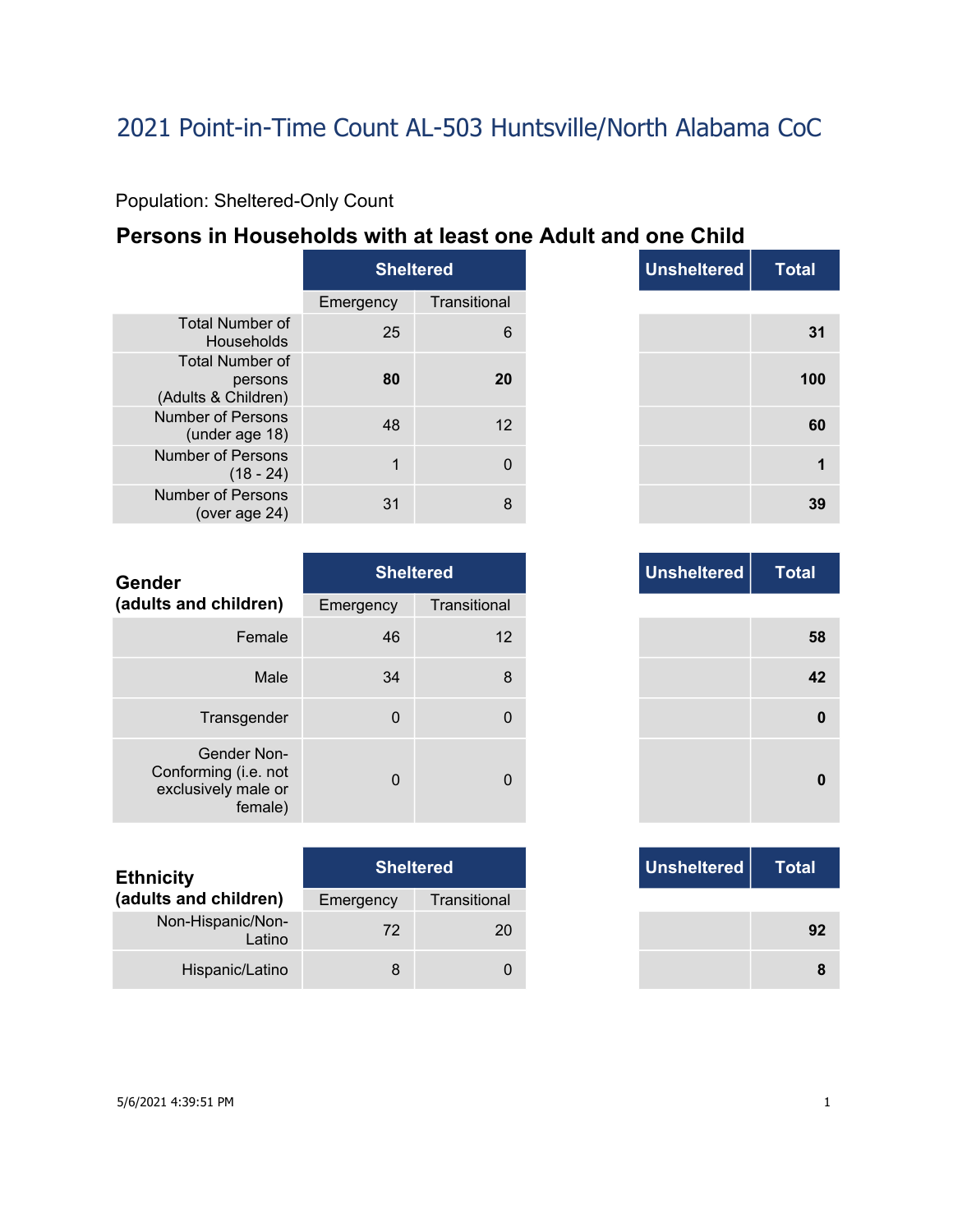| Race                                                |                | <b>Sheltered</b> |
|-----------------------------------------------------|----------------|------------------|
| (adults and children)                               | Emergency      | Transitional     |
| White                                               | 31             | 8                |
| <b>Black or African-</b><br>American                | 39             | 12               |
| Asian                                               | $\mathbf{0}$   | $\mathbf{0}$     |
| American Indian or<br>Alaska Native                 | $\mathbf{0}$   | $\mathbf{0}$     |
| Native Hawaiian or<br><b>Other Pacific Islander</b> | $\overline{0}$ | 0                |
| <b>Multiple Races</b>                               | 10             | 0                |

|              | <b>Sheltered</b> |
|--------------|------------------|
|              | Transitional     |
| 31           | 8                |
| 39           | 12               |
| $\mathbf 0$  | 0                |
| $\mathbf 0$  | 0                |
| $\mathbf{0}$ | 0                |
| 10           | $\Omega$         |

| <b>Chronically</b><br><b>Homeless</b> | <b>Sheltered</b> |              |  |
|---------------------------------------|------------------|--------------|--|
| (adults and children)                 | Emergency        | Transitional |  |
| Total number of<br>households         | 3                |              |  |
| Total number of<br>persons            | 11               |              |  |

| <b>Sheltered</b> |              |
|------------------|--------------|
| าcy              | Transitional |
| 3                |              |
| 11               |              |

- 11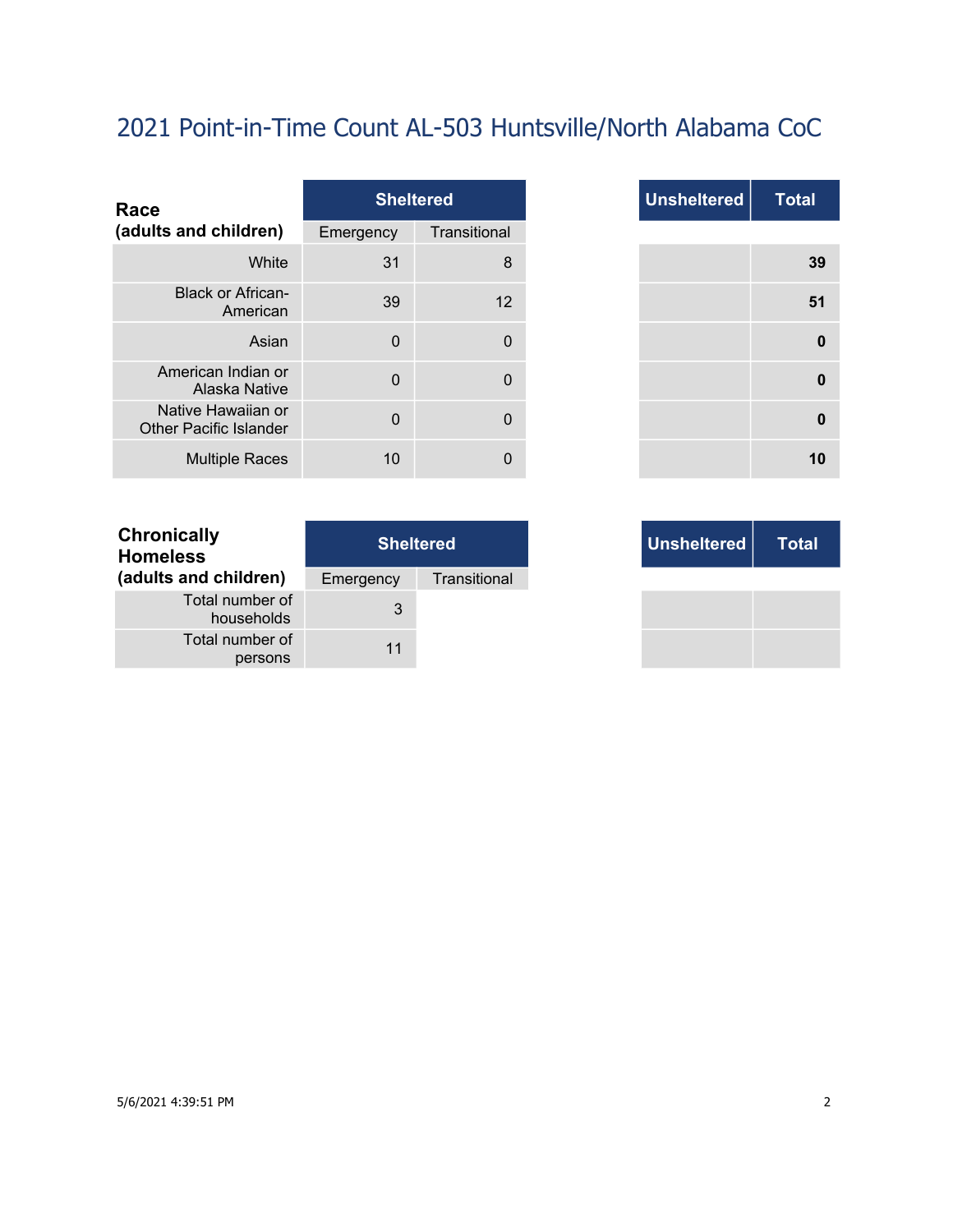### Population: Sheltered-Only Count

## **Persons in Households with only Children**

|                                                   | <b>Sheltered</b> |              |            | Unsheltered | <b>Total</b> |
|---------------------------------------------------|------------------|--------------|------------|-------------|--------------|
|                                                   | Emergency        | Transitional | Safe Haven |             |              |
| Total Number of<br>Households                     | 5                |              |            |             |              |
| <b>Total Number of</b><br>children (under age 18) | 5                |              | 0          |             |              |

| <b>Gender</b>                                                         | <b>Sheltered</b> |              |            | <b>Unsheltered</b> | <b>Total</b> |
|-----------------------------------------------------------------------|------------------|--------------|------------|--------------------|--------------|
| (adults and children)                                                 | Emergency        | Transitional | Safe Haven |                    |              |
| Female                                                                | 3                | 1            | 0          |                    |              |
| Male                                                                  | 2                | $\mathbf 0$  | 0          |                    | 2            |
| Transgender                                                           | $\Omega$         | $\mathbf 0$  | 0          |                    |              |
| Gender Non-<br>Conforming (i.e. not<br>exclusively male or<br>female) | $\Omega$         | $\Omega$     | 0          |                    |              |

| <b>Ethnicity</b>            |           | Unsheltered<br><b>Sheltered</b> |            |  | Total |
|-----------------------------|-----------|---------------------------------|------------|--|-------|
| (adults and children)       | Emergency | Transitional                    | Safe Haven |  |       |
| Non-Hispanic/Non-<br>Latino | 5         |                                 | 0          |  |       |
| Hispanic/Latino             |           |                                 | 0          |  |       |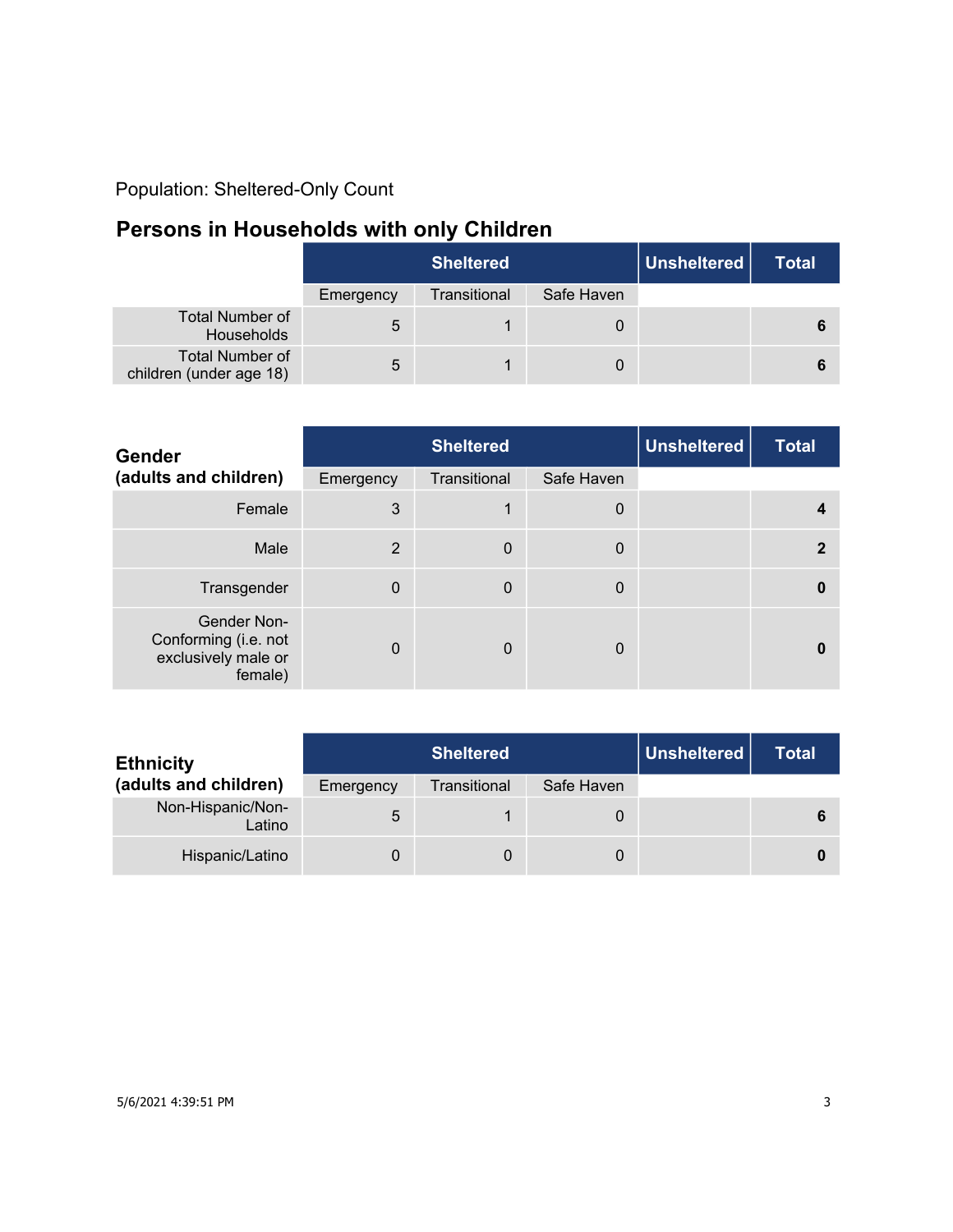| Race                                                |                | <b>Sheltered</b> |              | <b>Unsheltered</b> | <b>Total</b> |
|-----------------------------------------------------|----------------|------------------|--------------|--------------------|--------------|
| (adults and children)                               | Emergency      | Transitional     |              |                    |              |
| White                                               | $\overline{4}$ | 1                | $\mathbf{0}$ |                    | 5            |
| <b>Black or African-</b><br>American                | 1              | $\mathbf 0$      | 0            |                    |              |
| Asian                                               | $\Omega$       | $\mathbf{0}$     | $\mathbf{0}$ |                    | $\Omega$     |
| American Indian or<br>Alaska Native                 | $\Omega$       | $\Omega$         | 0            |                    | $\Omega$     |
| Native Hawaiian or<br><b>Other Pacific Islander</b> | $\Omega$       | $\Omega$         | 0            |                    | $\Omega$     |
| <b>Multiple Races</b>                               | 0              | $\mathbf{0}$     | 0            |                    |              |

| <b>Chronically</b><br><b>Homeless</b> |           | <b>Sheltered</b> |            | Unsheltered | <b>Total</b> |
|---------------------------------------|-----------|------------------|------------|-------------|--------------|
| (adults and children)                 | Emergency | Transitional     | Safe Haven |             |              |
| Total number of<br>persons            |           |                  | 0          |             |              |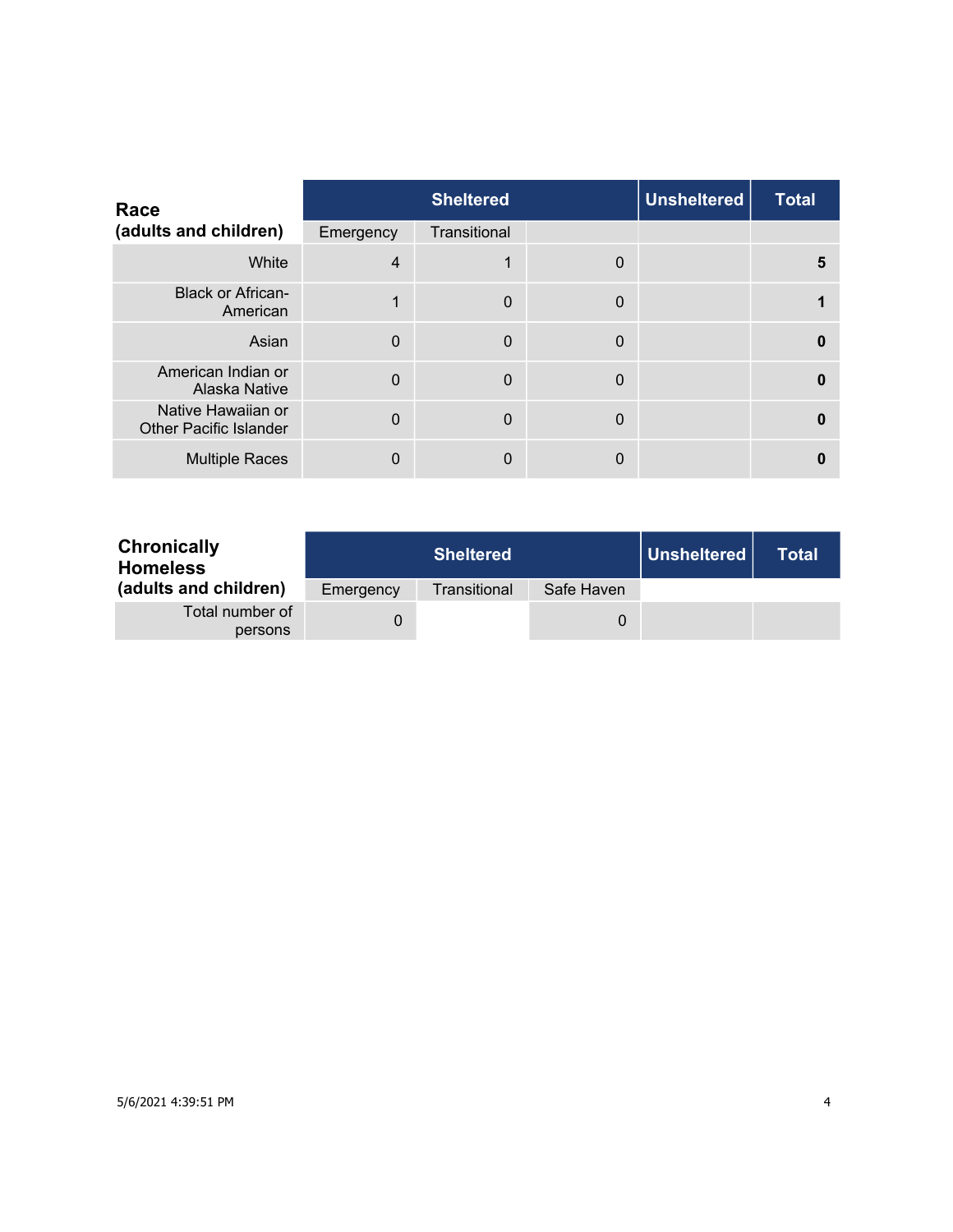### Population: Sheltered-Only Count

## **Persons in Households without Children**

|                                               |           | <b>Sheltered</b> | <b>Unsheltered</b> | <b>Total</b> |     |
|-----------------------------------------------|-----------|------------------|--------------------|--------------|-----|
|                                               | Emergency | Transitional     | Safe Haven         |              |     |
| <b>Total Number of</b><br><b>Households</b>   | 189       | 5                | $\mathbf 0$        |              | 194 |
| <b>Total Number of</b><br>persons<br>(Adults) | 189       | 5                | $\bf{0}$           |              | 194 |
| <b>Number of Persons</b><br>$(18 - 24)$       | 3         | 5                | 0                  |              | 8   |
| <b>Number of Persons</b><br>(over age 24)     | 186       | 0                | $\mathbf 0$        |              | 186 |

| <b>Gender</b>                                                         | <b>Sheltered</b> |              |             | <b>Unsheltered</b> | <b>Total</b> |
|-----------------------------------------------------------------------|------------------|--------------|-------------|--------------------|--------------|
| (adults and children)                                                 | Emergency        | Transitional | Safe Haven  |                    |              |
| Female                                                                | 61               | 3            | 0           |                    | 64           |
| Male                                                                  | 128              | 2            | $\mathbf 0$ |                    | 130          |
| Transgender                                                           | $\Omega$         | $\mathbf 0$  | 0           |                    | $\bf{0}$     |
| Gender Non-<br>Conforming (i.e. not<br>exclusively male or<br>female) | $\Omega$         | $\Omega$     | 0           |                    | $\mathbf{0}$ |

| <b>Ethnicity</b>            |           | Unsheltered  <br><b>Sheltered</b> |            |  | Total |
|-----------------------------|-----------|-----------------------------------|------------|--|-------|
| (adults and children)       | Emergency | Transitional                      | Safe Haven |  |       |
| Non-Hispanic/Non-<br>Latino | 186       | 4                                 | 0          |  | 190   |
| Hispanic/Latino             | ર         |                                   | 0          |  |       |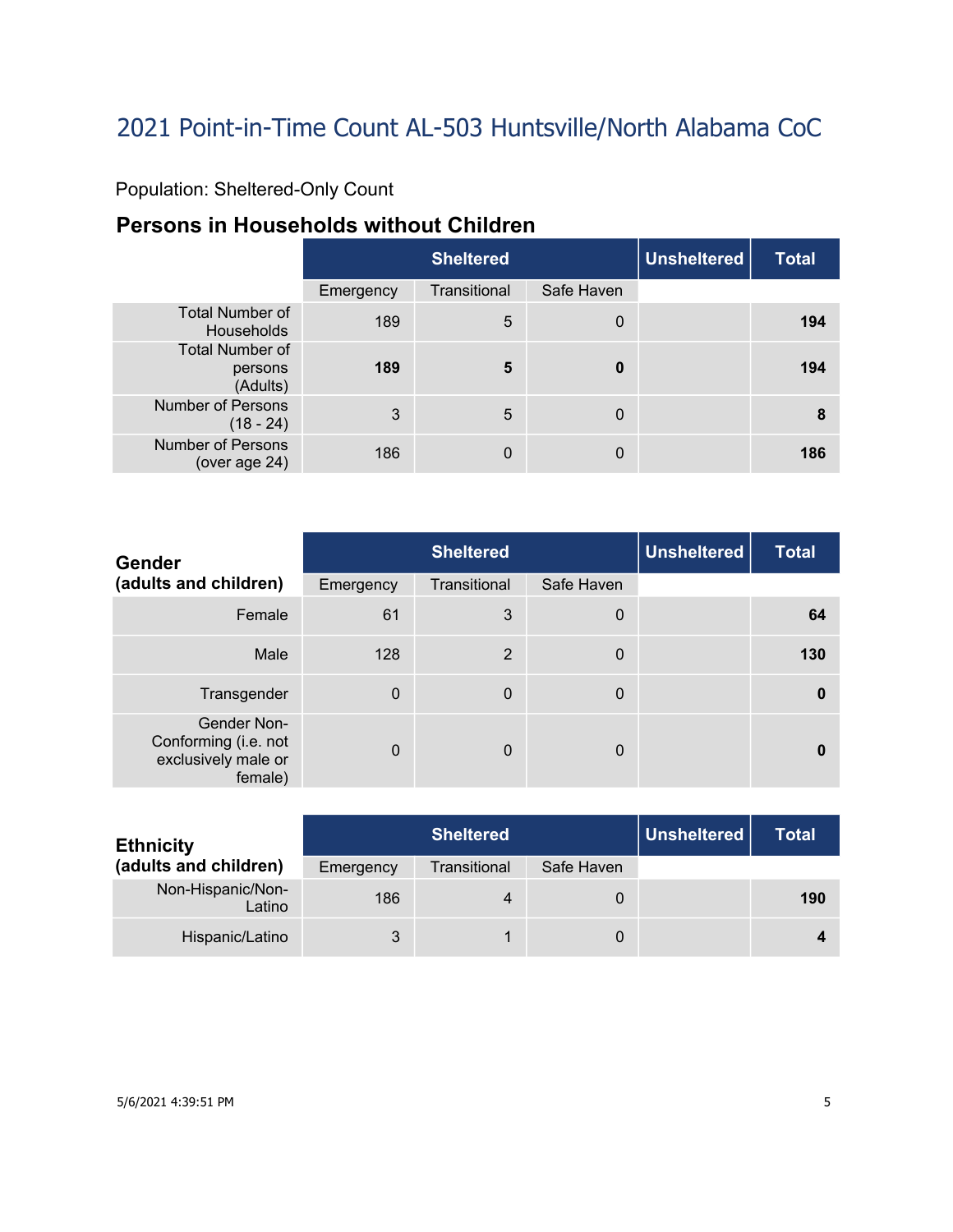| Race                                                |           | <b>Sheltered</b> |             | <b>Unsheltered</b> | <b>Total</b> |
|-----------------------------------------------------|-----------|------------------|-------------|--------------------|--------------|
| (adults and children)                               | Emergency | Transitional     | Safe Haven  |                    |              |
| White                                               | 103       | $\overline{2}$   | $\mathbf 0$ |                    | 105          |
| <b>Black or African-</b><br>American                | 78        | $\overline{2}$   | $\mathbf 0$ |                    | 80           |
| Asian                                               |           | $\Omega$         | $\Omega$    |                    |              |
| American Indian or<br>Alaska Native                 | 5         | 1                | $\mathbf 0$ |                    | 6            |
| Native Hawaiian or<br><b>Other Pacific Islander</b> | $\Omega$  | $\mathbf 0$      | $\mathbf 0$ |                    | $\mathbf{0}$ |
| <b>Multiple Races</b>                               | 2         | $\mathbf{0}$     | 0           |                    |              |

| <b>Chronically</b><br><b>Homeless</b> |           | <b>Sheltered</b> |            | Unsheltered | <b>Total</b> |
|---------------------------------------|-----------|------------------|------------|-------------|--------------|
| (adults and children)                 | Emergency | Transitional     | Safe Haven |             |              |
| Total number of<br>persons            | 61        |                  |            |             |              |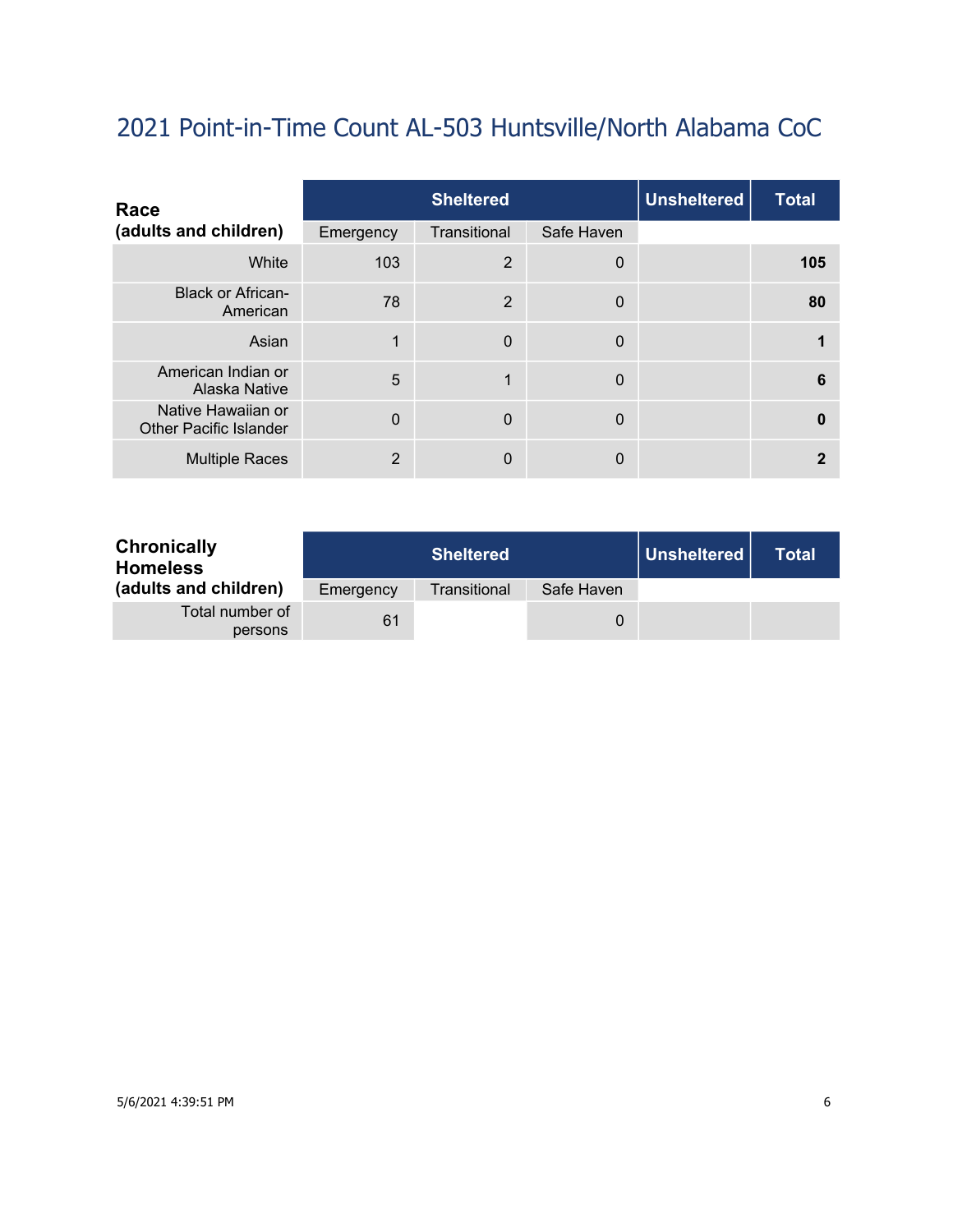#### Date of PIT Count: 1/25/2021 Population: Sheltered-Only Count

#### **Total Households and Persons**

|                                             |           | <b>Unsheltered</b><br><b>Sheltered</b> |             |                | <b>Total</b> |
|---------------------------------------------|-----------|----------------------------------------|-------------|----------------|--------------|
|                                             | Emergency | Transitional                           | Safe Haven  |                |              |
| <b>Total Number of</b><br><b>Households</b> | 219       | 12                                     | 0           | $\Omega$       | 231          |
| <b>Total Number of</b><br>Persons           | 274       | 26                                     | $\mathbf 0$ | $\mathbf 0$    | 300          |
| Number of Children<br>(under age 18)        | 53        | 13                                     | $\mathbf 0$ | $\overline{0}$ | 66           |
| <b>Number of Persons</b><br>(18 to 24)      | 4         | 5                                      | $\mathbf 0$ | $\overline{0}$ | 9            |
| <b>Number of Persons</b><br>(over age 24)   | 217       | 8                                      | 0           | 0              | 225          |

#### **Gender**

|                                                                       | <b>Sheltered</b> |                |                  | <b>Unsheltered</b> | <b>Total</b> |
|-----------------------------------------------------------------------|------------------|----------------|------------------|--------------------|--------------|
|                                                                       | Emergency        | Transitional   | Safe Haven       |                    |              |
| Female                                                                | 110              | 16             | $\boldsymbol{0}$ | $\mathbf 0$        | 126          |
| Male                                                                  | 164              | 10             | $\mathbf 0$      | $\mathbf 0$        | 174          |
| Transgender                                                           | 0                | $\overline{0}$ | 0                | $\boldsymbol{0}$   | 0            |
| Gender Non-<br>Conforming (i.e. not<br>exclusively male or<br>female) | $\Omega$         | $\Omega$       | 0                | 0                  |              |

#### **Ethnicity**

|                             |           | <b>Sheltered</b> | Unsheltered | <b>Total</b> |     |
|-----------------------------|-----------|------------------|-------------|--------------|-----|
|                             | Emergency | Transitional     | Safe Haven  |              |     |
| Non-Hispanic/Non-<br>Latino | 263       | 25               | U           | 0            | 288 |
| Hispanic/Latino             |           |                  | 0           | 0            | 12  |

#### **Race**

5/6/2021 4:39:52 PM 7